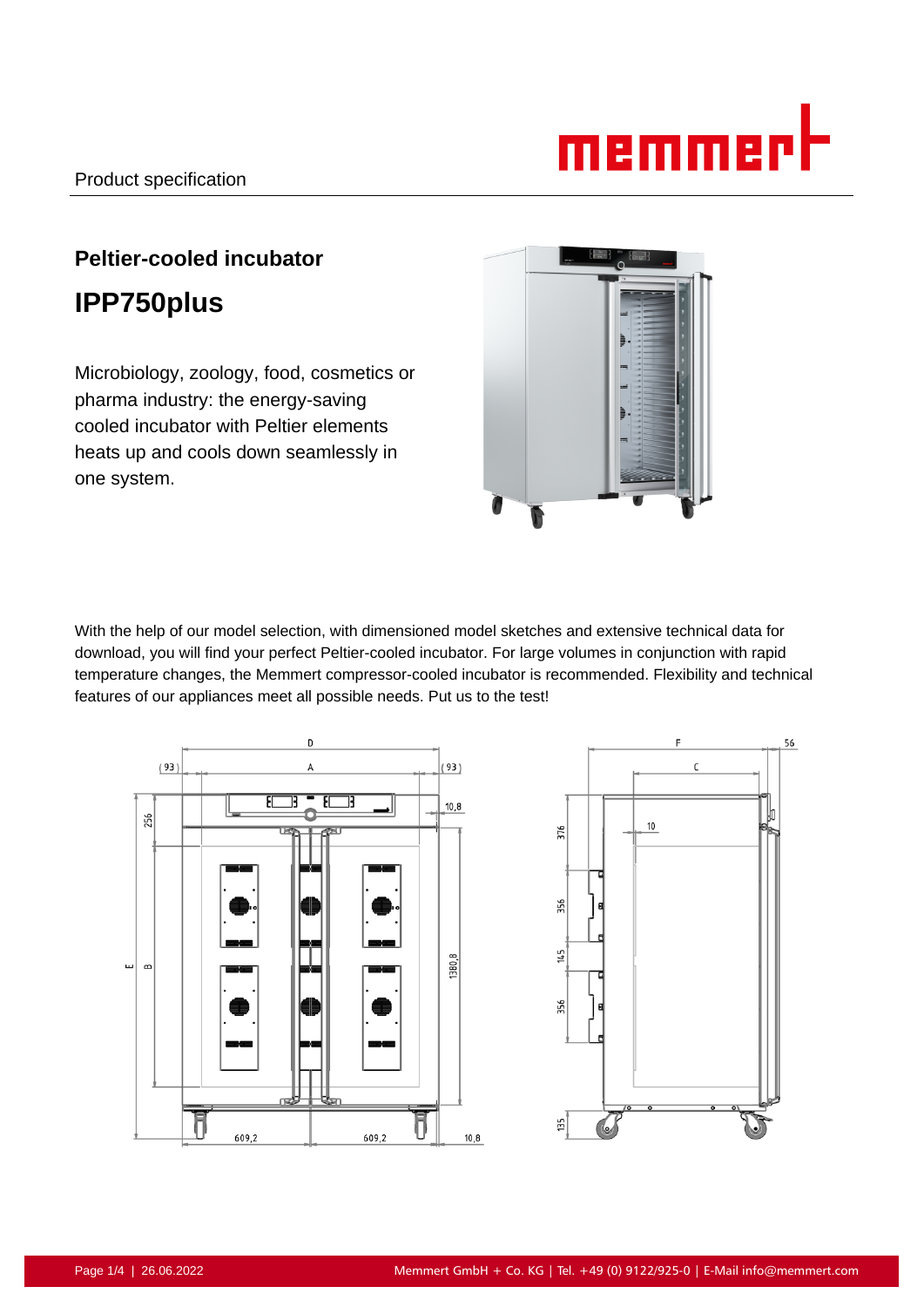#### **Temperature**

| Setting temperature range              | 0 to $+70$ °C                                                                                                     |
|----------------------------------------|-------------------------------------------------------------------------------------------------------------------|
| Working temperature range              | with light: $+10$ to $+40$ °C                                                                                     |
| Working temperature range              | without light: from 0 (at least 20 below ambient temperature) to $+70^{\circ}$ C                                  |
| <b>Setting accuracy</b><br>temperature | 0.1 °C                                                                                                            |
| <b>Temperature sensor</b>              | 2 Pt100 sensors DIN Class A in 4-wire-circuit for mutual monitoring, taking over functions in case of an<br>error |

#### **Control technology**

| <b>ControlCOCKPIT</b>        | TwinDISPLAY. Adaptive multifunctional digital PID-microprocessor controller with 2 high-definition<br>TFT-colour displays. |
|------------------------------|----------------------------------------------------------------------------------------------------------------------------|
| Language setting             | German, English, Spanish, French, Polish, Czech, Hungarian                                                                 |
| Timer                        | Digital backwards counter with target time setting, adjustable from 1 minute to 99 days                                    |
| <b>Function HeatBALANCE</b>  | adapting the distribution of the heating performance of the upper and lower heating circuit from -50 %<br>to $+50%$        |
| <b>Function SetpointWAIT</b> | the process time does not start until the set temperature is reached                                                       |
| <b>Calibration</b>           | three freely selectable temperature values                                                                                 |
| adjustable parameters        | temperature (Celsius or Fahrenheit), programme time, time zones, summertime/wintertime                                     |

#### **Ventilation**

| Convection | forced ventilation by Peltier fan |
|------------|-----------------------------------|
|            |                                   |

| Communication              |                                                                                                                                                                                                                                                                                                          |
|----------------------------|----------------------------------------------------------------------------------------------------------------------------------------------------------------------------------------------------------------------------------------------------------------------------------------------------------|
| <b>Documentation</b>       | programme stored in case of power failure                                                                                                                                                                                                                                                                |
| Programming                | AtmoCONTROL software on a USB stick for programming, managing and transferring programmes<br>via Ethernet interface or USB port                                                                                                                                                                          |
|                            |                                                                                                                                                                                                                                                                                                          |
| <b>Safety</b>              |                                                                                                                                                                                                                                                                                                          |
| <b>Temperature control</b> | over- and undertemperature monitor TWW, protection class 3.3 or adjustable temperature limiter<br>TWB, protection class 2, selectable on display                                                                                                                                                         |
| <b>AutoSAFETY</b>          | additionally integrated over- and undertemperature protection "ASF", automatically following the<br>setpoint value at a preset tolerance range, alarm in case of over- or undertemperature, heating<br>function is switched off in case of overtemperature, cooling function in case of undertemperature |
| Autodiagnostic system      | for fault analysis                                                                                                                                                                                                                                                                                       |
| <b>Alarm</b>               | visual and acoustic                                                                                                                                                                                                                                                                                      |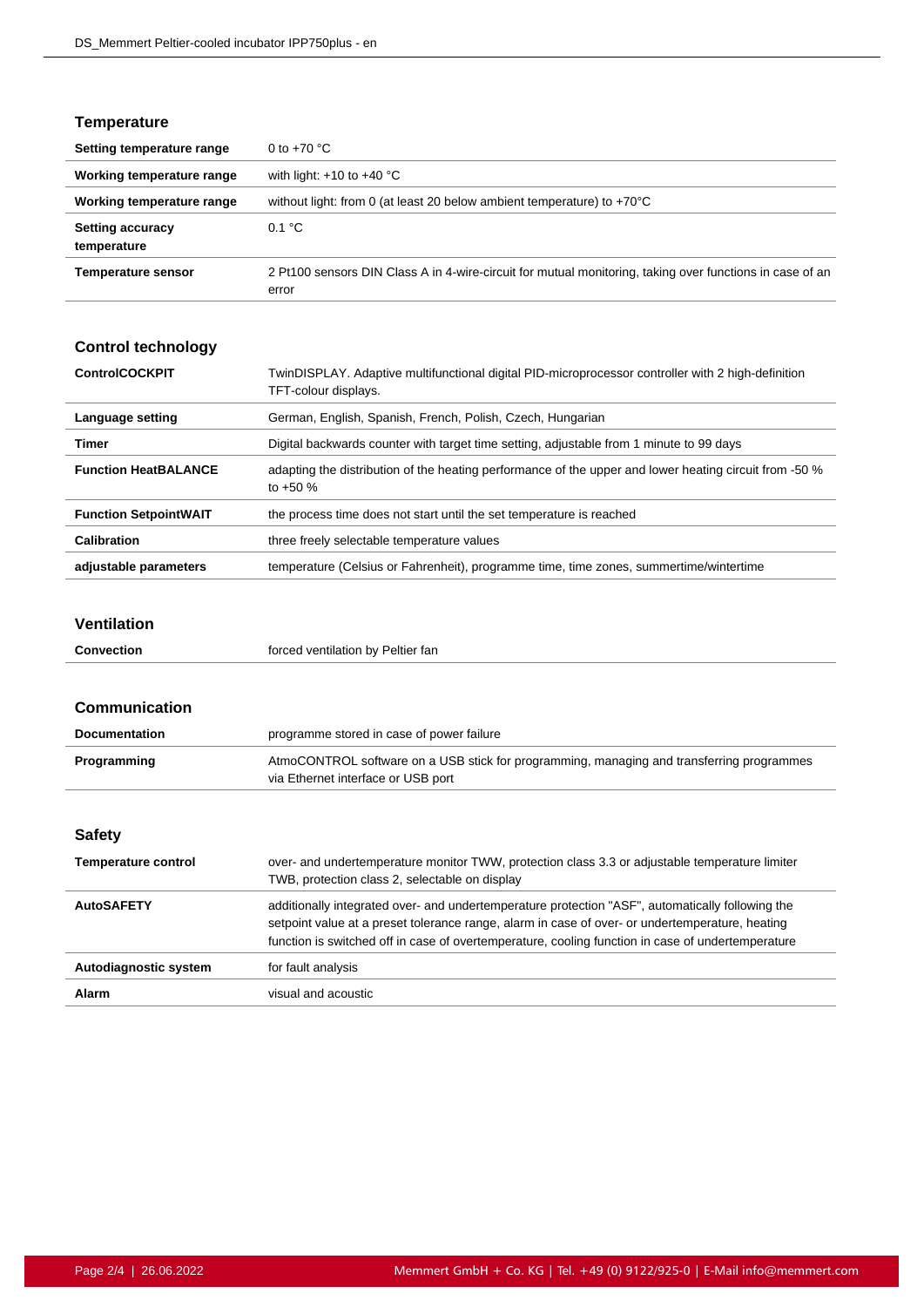#### **Heating concept**

| <b>Peltier</b> | Heating and cooling performance distribution by individual control of the Peltier elements in the upper<br>and lower row |
|----------------|--------------------------------------------------------------------------------------------------------------------------|
| <b>Peltier</b> | energy-saving Peltier heating-/cooling system integrated in the rear (heat pump principle)                               |

#### **Standard equipment**

| <b>Internals</b>              | 2 stainless steel grid(s), electropolished                                         |
|-------------------------------|------------------------------------------------------------------------------------|
| Works calibration certificate | for $+10^{\circ}$ C and $+37^{\circ}$ C                                            |
| Door                          | inner glass doors                                                                  |
| Door                          | fully insulated stainless steel doors with 2-point locking (compression door lock) |

#### **Stainless steel interior**

| <b>Dimensions</b>         | $w_{(A)}$ x $h_{(B)}$ x d <sub>(C)</sub> : 1040 x 1200 x 600 mm (d less 10 mm for fan - Peltier) |
|---------------------------|--------------------------------------------------------------------------------------------------|
| Volume                    | 749 I                                                                                            |
| Max. number of internals  | 14                                                                                               |
| Max. loading of chamber   | 200 kg                                                                                           |
| Max. loading per internal | 30 kg                                                                                            |

#### **Textured stainless steel casing**

| <b>Dimensions</b> | $w_{(D)}$ x h <sub>(F)</sub> x d <sub>(F)</sub> : 1224 x 1720 x 856 mm (d +56mm door handle) |
|-------------------|----------------------------------------------------------------------------------------------|
| Installation      | on lockable castors                                                                          |
| Housing           | rear zinc-plated steel                                                                       |

#### **Electrical data**

| Voltage                | 230 V, 50/60 Hz |
|------------------------|-----------------|
| <b>Electrical load</b> | approx. 1300 W  |
| Voltage                | 115 V, 50/60 Hz |
| <b>Electrical load</b> | approx. 1300 W  |

#### **Ambient conditions**

| Set Up                     | The distance between the wall and the rear of the appliance must be at least 15 cm. The clearance<br>from the ceiling must not be less than 20 cm and the side clearance from walls or nearby appliances<br>must not be less than 5 cm. |
|----------------------------|-----------------------------------------------------------------------------------------------------------------------------------------------------------------------------------------------------------------------------------------|
| <b>Ambient temperature</b> | 16 °C to 40 °C                                                                                                                                                                                                                          |
| Humidity rh                | max. 70 %, non-condensing                                                                                                                                                                                                               |
| Altitude of installation   | max. 2,000 m above sea level                                                                                                                                                                                                            |
| Overvoltage category       |                                                                                                                                                                                                                                         |
| <b>Pollution degree</b>    |                                                                                                                                                                                                                                         |
|                            |                                                                                                                                                                                                                                         |